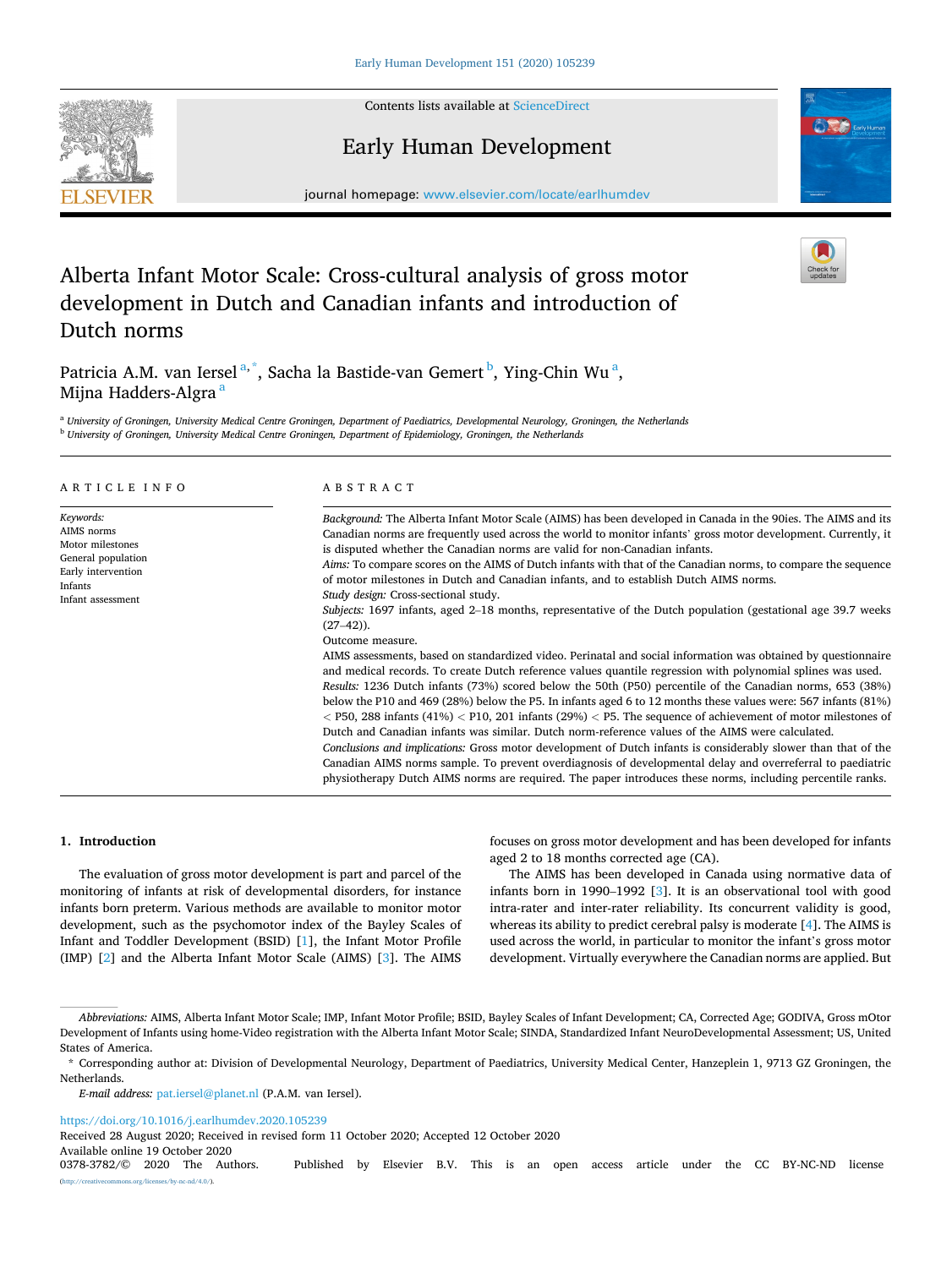<span id="page-1-0"></span>over the last 15 years, a discussion started whether the Canadian norms indeed are valid across the world and whether they are stable over time. The discussion started in 2007 with the publication of Fleuren et al. [[5](#page-4-0)], who reported on the basis of a group of 100 healthy Dutch infants aged 0–12 months, that 75% of the infants scored below the 50th percentile (P50) of the Canadian norms. Similar findings were reported for infants in Belgium (assessed in 2007–2010) [[6](#page-4-0)]. The Dutch and Belgian samples were small, but representative of their countries in terms of proportion term and preterm born infants, but not with respect to social background. The study of Saccani and colleagues (2011) reported that also Brazilian infants scored lower on the AIMS than the Canadian infants [[7](#page-4-0)]. Others, studying infants in Greece and South Africa, described that the infants' AIMS scores did not differ from those of the Canadian sample (Syrengelas et al. 2010, 2014 [[8](#page-4-0),[9](#page-4-0)], Manuel et al. 2012 [\[10](#page-4-0)]). However, it should be noted that the Greek and South African studies only included term born infants. A Canadian replication study published in 2014, reported that the Canadian infants still performed according to the previously established Canadian norms [\[11](#page-4-0)].

Recently, Dutch infants' performance on the AIMS was reinvestigated. This occurred in the GODIVA-project (Gross mOtor Development of Infants using home-Video registration with the Alberta Infant Motor Scale) [[12\]](#page-4-0) with a sample of 499 infants. The study confirmed previous findings, that Dutch infants score lower than the Canadian infants did. However, the GODIVA study group was not representative of the general Dutch population in terms of ethnical background and educational level of the parents. Nevertheless, the Dutch findings supported the conclusion of Mendonça et al. (2016) [\[13](#page-4-0)], that tools that assess motor development deserve culture or country specific norms in order to prevent over- and underreferral for services.

The Groningen IMP-SINDA project offered the opportunity to assess the AIMS scores in a large group of infants that was representative of the Dutch population. In the IMP-SINDA project norm data for the IMP [[2](#page-4-0)] and the Standardized Infant NeuroDevelopmental Assessment (SINDA) [[14\]](#page-4-0) have been collected in 1700 infants aged 2 to 18 months. As the IMP is a video-based assessment of the infants' self-produced gross and fine motor activities, and the AIMS an observational instrument of gross motor behaviour, the IMP-videos allowed for the assessment of the AIMS [[15\]](#page-4-0).

The aims of the study were 1) to assess the AIMS scores in a population representative of the Dutch population and to compare the scores of this representative Dutch sample with that of the Canadian norms; 2) to assess whether the sequence in which the IMP-SINDA infants reached their milestones differs from that of the Canadian group; 3) to establish Dutch AIMS norms and percentile ranks.

#### **2. Methods**

## *2.1. Participants*

The IMP-SINDA project included 1700 infants aged 2–18 months CA, who were assessed once. Note, that from this point all ages used are corrected ages, i.e. ages in preterm infants have been corrected. Infants were recruited via well-baby clinics and advertisements. Inclusion criteria were age between 2 and 18 months, living in the northern part of the Netherlands, and having caregivers with sufficient comprehension of the Dutch language. Infants were only excluded if they were too ill to be evaluated. The aims were to recruit 100 infants per month of age and to generate a sample that was representative of the Dutch population.

The caregivers filled out a standardized questionnaire on prenatal, perinatal and neonatal and socio-economic history. If the questionnaire revealed complications, medical records were consulted (see Table 1 for background characteristics). The Medical Ethical Committee of the University Medical Centre in Groningen (UMCG) approved of the study design (METC 206/284). Caregivers provided written informed consent.

#### **Table 1**

Background characteristics of the Dutch IMP-SINDA group.

| Characteristics                                               | $n = 1697$       |
|---------------------------------------------------------------|------------------|
| Male sex, $n$ $(\%)$                                          | 887 (52)         |
| Gestational age in weeks, median (range)                      | 39,7 (27-42)     |
| Preterm $<$ 37 weeks, n $(\%)$                                | 112(7)           |
| Birthweight in grams, n                                       | 1693/1697        |
| median (range) <sup>a</sup>                                   | 3470 (1120-5020) |
| Ethnicity: at least one parent non-native Dutch, $n \ (\%)^a$ | 219/1675 (13)    |
| Maternal age at child birth, n median (range) <sup>a</sup>    | 1695/1697        |
|                                                               | $30(16-44)$      |
| Maternal education:                                           |                  |
|                                                               | 1537/1694 (91)   |
| - at least post-secondary education                           |                  |
| including:                                                    | 787/1694 (46)    |
|                                                               |                  |
| - high education, $n (\%)^a$                                  |                  |
| Assessment age in months, median (range)                      | $10(2-18)$       |

<sup>a</sup> The numbers indicate the proportion of data available, e.g. birthweight data available in IMP-SINDA in 1693/1697 (99%).

<sup>b</sup> Vocational college and university.

### *2.2. Procedure*

The AIMS is a norm referenced, observational instrument to measure gross motor abilities in infants aged 0–18 months [\[3\]](#page-4-0). The infant's selfproduced movements in four different positions (supine, prone, sitting and standing) are assessed. The movements may be induced and/or stimulated but not manually assisted by the assessor. The infant's motor behaviour may be assessed immediately in real life or from a video recording [\[3,16](#page-4-0)]. The AIMS consists of 58 items, that are scored as 'observed', 'not observed' or 'mastered'. The 'observed' and 'mastered' items each generate one point. The maximum AIMS score is 58 points. The AIMS has good psychometric properties. On the basis of the Canadian norms percentile scores can be determined [\[3\]](#page-4-0).

The AIMS scores were based on video recordings of the infant's motor behaviour during the IMP-assessment. The IMP is like the AIMS based on the infant's self-produced movements, which are produced spontaneously or through interactive play. The infant's behaviour is assessed in supine, prone, sitting with or without support, standing and walking with or without support, and during reaching and grasping. The infants were assessed at the babylab of the UMCG, at well-baby clinics or at home, according to the caregivers' wishes. The AIMS assessment of the videos was performed by a paediatric physiotherapist with ample experience with the AIMS (PAMvI) and medical master students, who were supervised by the physiotherapist. In case of disagreement the scores were discussed with a second experienced paediatric physiotherapist (Y-CW) until consensus was reached. The assessors were masked for background characteristics of the infants. Due to server problems three videos could no longer be assessed, leaving 1697 AIMS assessments for analysis.

#### *2.3. Statistical analyses*

The background characteristics were described with parametric or non-parametric statistics when appropriate. These statistics were performed with SPSS statistics, version 23 (IBM Corp, New York, USA).

For the construction of the age-specific reference values ('growth curves') for the AIMS, we investigated the performance of various statistical approaches while taking into account the specific ceiling effect ('bounded by 58') of the data, using quantreg and gamlss packages in R, version 3.6.3 [\[17,18](#page-4-0)]. The best fitting and best performing model was found by using quantile regression with polynomial splines, hence creating age-specific reference values for the AIMS total score based on the data of 1697 children, aged 7 to 81 weeks. We present centile curves for 5%, 10%, 25%, 50%, 75% and 90% for the age range of 2–18 months.

In order to evaluate whether the Dutch and Canadian infants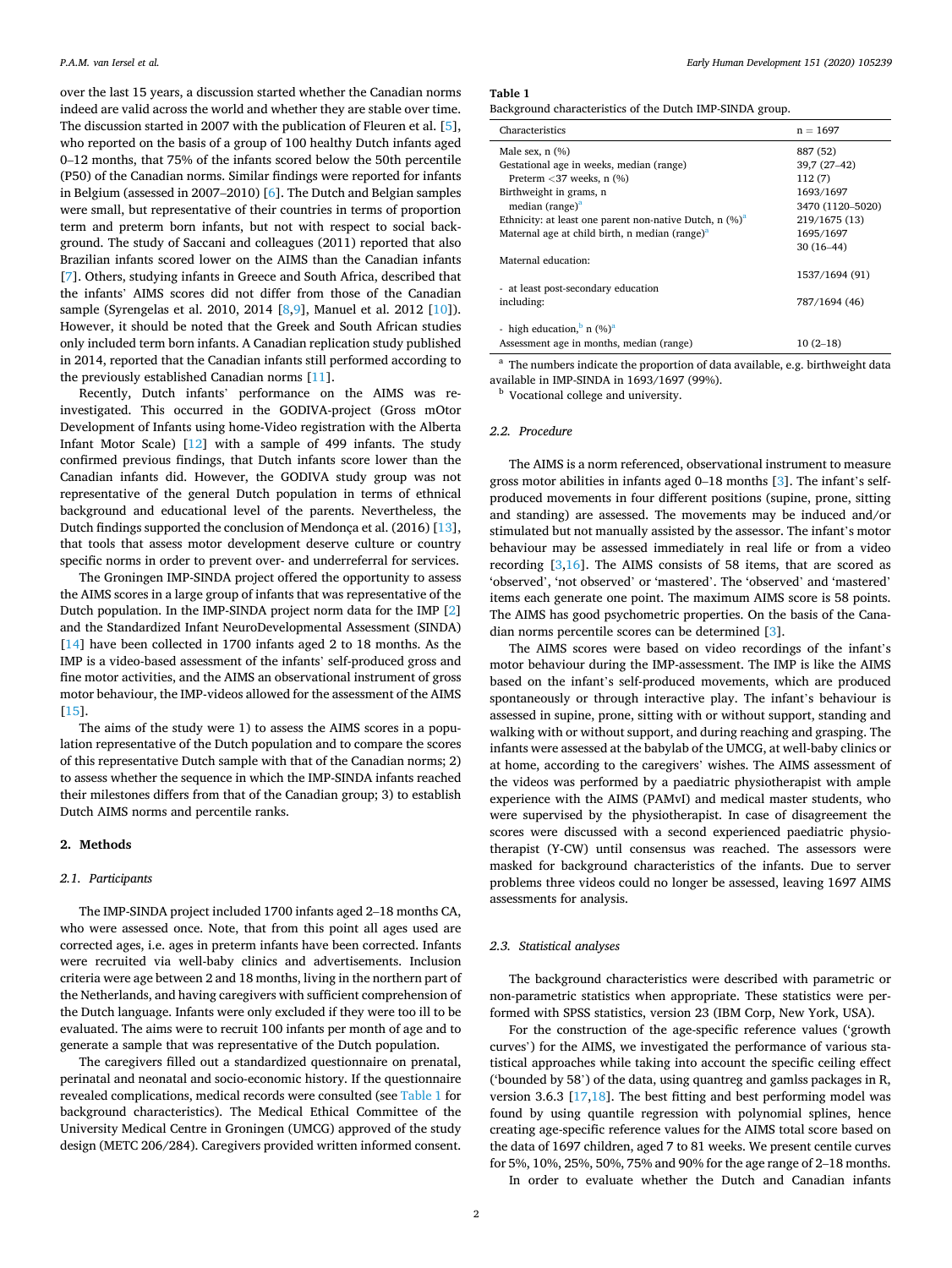achieved the AIMS motor milestones in a similar sequence, the Dutch and Canadian item locations of the individual items of the AIMS were compared. To this end, we followed the scaling method as described by the Canadian authors [\[11](#page-4-0)]. We determined the Dutch item locations (defined as the age at which 50% of the infants would pass an item) and selected those items, for which the proportion of infants passed was between 0.1 and 0.9. This eliminated 11 of the 58 individual items.

#### **3. Results**

Background factors of the 1697 infants of the IMP-SINDA project matched those of the Dutch population, for instance 787 (46%) mothers were highly educated, 219 (13%) had a non-native Dutch background and 112 (7%) of the infants were born preterm (for details see [Table 1](#page-1-0)  and [\[19](#page-4-0),[20\]](#page-4-0)).

According to the Canadian norm curves 1236 Dutch infants (73%) had AIMS scores below the 50th percentile (P50), the score of 653 infants (38%) fell below the P10 and that of 469 infants (28%) below the P5. The largest differences between Dutch and Canadian infants were observed in the age range of 6 to 12 months, i.e., the period during which the AIMS scores change most rapidly. Of the Dutch infants aged 6 to 12 months the score of 567 infants (81%) was below the Canadian P50, that of 288 infants (41%) below the P10 and that of 201 infants (29%) below the P5.

The comparison of the Canadian and Dutch item locations of the individual AIMS items revealed that with increasing age the Dutch infants gradually lagged behind when compared to their Canadian peers (Table 2). For instance, the age at which 50% of the Dutch infants passed the prone item 'head to  $90^{\circ}$  with uncontrolled weight shifts' (prone 5) was 19 weeks, four weeks later than the Canadian infants. For the final AIMS items that evaluate standing and walking skills the difference had increased to 10 to 12 weeks. Overall, Dutch and Canadian infants showed a similar developmental sequence in the achievement of the AIMS items ([Fig. 1\)](#page-3-0).

The above data indicate that Dutch infants have a slower gross motor development than the Canadian ones. This warranted the calculation of Dutch percentile curves. They are depicted in [Fig. 2;](#page-3-0) numerical details can be found in [Table 3.](#page-3-0)

## **4. Discussion**

This AIMS-based study demonstrated that Dutch infants have a slower gross motor development than the Canadian infants of the AIMS norms sample. Yet, infants in both countries reach their milestones in the same sequence.

Our results of a group that is representative of the Dutch population in terms of maternal education, ethnicity, preterm birth and other perinatal factors [[21,22\]](#page-4-0) confirm what other studies, including the GODIVA study had suggested: about 75% of Dutch infants score below the Canadian P50  $[5,12]$  $[5,12]$  $[5,12]$ . Also Belgian infants have been reported to have lower AIMS scores than the Canadian ones. Yet, they appear to perform somewhat better than the Dutch infants, with about 65% of the infants scoring below the Canadian P50 [[6](#page-4-0)].

The Dutch norm study of the BSID-III [\[23,24](#page-4-0)] reported that Dutch infants scored lower on gross motor development than infants from the United States (US), but that a similar slower development was absent in the fine motor, cognitive and communication domains. What could be the reason that Dutch infants have a slower gross motor development than infants of the North American continent? A major explanation could be ethnic diversity [[13\]](#page-4-0). Ethnic diversity is rapidly increasing in the US, Canada and the Netherlands. Mendonça et al. [\[13](#page-4-0)] indicated that in 2020 about 50% of the US and about 20% of the Canadian population have a so-called minority ethnic background. Ethnic background and its associated culture may affect motor development. For instance, it is well known that infants raised in an African culture have a substantially faster gross motor development than infants raised in Western cultures

**Table 2** 

Comparison of the Canadian and Dutch item locations of the individual items of the AIMS.

| <b>AIMS</b> | Item              | Can locb | Can prop | NL locb  | NL prop | Diff in            |
|-------------|-------------------|----------|----------|----------|---------|--------------------|
|             | name              | in weeks | passed   | in weeks | passed  | weeks <sup>d</sup> |
| 5           | PR5 <sup>a</sup>  | 15.05    | 0.89     | 19.26    | 0.82    | 4.21               |
| 6           | PR <sub>6</sub>   | 18.60    | 0.85     | 22.45    | 0.78    | 3.85               |
| 7           | PR7               | 21.76    | 0.80     | 28.73    | 0.70    | 6.97               |
| 8           | PR8               | 27.79    | 0.67     | 34.41    | 0.62    | 6.62               |
| 9           | PR9               | 25.78    | 0.71     | 33.36    | 0.63    | 7.58               |
| 10          | <b>PR10</b>       | 25.10    | 0.74     | 30.06    | 0.68    | 4.96               |
| 11          | <b>PR11</b>       | 28.62    | 0.66     | 28.73    | 0.70    | 0.11               |
| 12          | <b>PR12</b>       | 32.87    | 0.57     | 39.81    | 0.55    | 6.94               |
| 13          | <b>PR13</b>       | 33.23    | 0.56     | 38.99    | 0.56    | 5.76               |
| 14          | <b>PR14</b>       | 33.99    | 0.55     | 39.68    | 0.55    | 5.69               |
| 15          | <b>PR15</b>       | 34.98    | 0.52     | 39.08    | 0.56    | 4.10               |
| 16          | <b>PR16</b>       | 36.96    | 0.49     | 42.03    | 0.52    | 5.27               |
| 17          | <b>PR17</b>       | 43.56    | 0.37     | 43.79    | 0.49    | 0.23               |
| 18          | <b>PR18</b>       | 38.01    | 0.46     | 44.23    | 0.49    | 6.22               |
| 19          | PR19              | 39.44    | 0.43     | 48.94    | 0.42    | 9.50               |
| 20          | <b>PR20</b>       | 41.21    | 0.40     | 50.89    | 0.40    | 9.68               |
| 21          | <b>PR21</b>       | 41.49    | 0.39     | 53.53    | 0.36    | 12.04              |
| 26          | SUB5 <sup>a</sup> | 18.56    | 0.84     | 20.91    | 0.79    | 2.35               |
| 27          | SUP <sub>6</sub>  | 19.59    | 0.82     | 23.67    | 0.76    | 4.08               |
| 28          | SUP7              | 22.40    | 0.78     | 25.36    | 0.74    | 2.96               |
| 29          | SUP8              | 27.85    | 0.67     | 26.99    | 0.72    | $-0.86$            |
| 30          | SUP9              | 31.79    | 0.59     | 33.76    | 0.63    | 1.97               |
| 32          | SIT2 <sup>a</sup> | 13.98    | 0.90     | 24.13    | 0.76    | 10.15              |
| 33          | SIT <sub>3</sub>  | 16.35    | 0.87     | 19.29    | 0.82    | 2.94               |
| 34          | SIT4              | 21.39    | 0.80     | 30.34    | 0.67    | 8.95               |
| 35          | SIT <sub>5</sub>  | 22.89    | 0.78     | 31.56    | 0.66    | 8.67               |
| 36          | SIT6              | 25.79    | 0.72     | 33.24    | 0.63    | 7.45               |
| 37          | SIT7              | 27.84    | 0.68     | 34.30    | 0.62    | 6.46               |
| 38          | SIT <sub>8</sub>  | 29.94    | 0.64     | 37.17    | 0.58    | 7.23               |
| 39          | SIT9              | 31.92    | 0.59     | 40.72    | 0.53    | 8.80               |
| 40          | <b>SIT10</b>      | 39.74    | 0.43     | 41.76    | 0.52    | 2.02               |
| 41          | SIT11             | 36.59    | 0.49     | 43.89    | 0.49    | 7.30               |
| 42          | <b>SIT12</b>      | 40.95    | 0.40     | 46.57    | 0.45    | 5.62               |
| 45          | STD3 <sup>a</sup> | 22.93    | 0.76     | 33.47    | 0.63    | 10.54              |
| 46          | STD4              | 37.53    | 0.47     | 43.55    | 0.49    | 6.02               |
| 47          | STD5              | 38.47    | 0.45     | 44.80    | 0.48    | 6.33               |
| 48          | STD6              | 38.50    | 0.45     | 45.83    | 0.46    | 7.33               |
| 49          | STD7              | 44.45    | 0.35     | 46.91    | 0.45    | 2.46               |
| 50          | STD <sub>8</sub>  | 39.54    | 0.43     | 49.12    | 0.42    | 9.58               |
| 51          | STD9              | 41.99    | 0.38     | 49.17    | 0.42    | 7.18               |
| 52          | STD10             | 43.45    | 0.35     | 55.27    | 0.34    | 11.82              |
| 53          | STD11             | 47.65    | 0.28     | 59.36    | 0.28    | 11.71              |
| 54          | STD12             | 50.99    | 0.23     | 61.81    | 0.25    | 10.82              |
| 55          | STD13             | 52.70    | 0.20     | 65.46    | 0.20    | 12.76              |
| 56          | STD14             | 55.91    | 0.18     | 66.02    | 0.20    | 10.11              |
| 57          | STD15             | 53.89    | 0.19     | 65.42    | 0.20    | 11.53              |
| 58          | STD16             | 56.19    | 0.17     | 66.43    | 0.19    | 10.24              |

<sup>a</sup> SUP5 = supine, fifth item; PR5 = prone, fifth item; SIT2 = sitting, second

item; STD3 = standing, third item etc.<br><sup>b</sup> Canadian or Dutch (NL) item location.<br><sup>c</sup> Proportion of Canadian or Dutch (NL) study group, that passed the item.<br>d Difference in weeks between Canadian and Dutch study groups.

[[25\]](#page-4-0). Yet, the proportion of infants with a minority ethnic background did not differ between the two Canadian studies (10% and 16%; Darrah et al. 2014) [[11\]](#page-4-0) and the present Dutch one (13%). Another explanation could be maternal education [\[13](#page-4-0)]. However, this explanation seems to fail as in both the Canadian and in the Dutch sample about 90% of mothers had post-secondary education. Slower gross motor development has also been attributed to the Back to Sleep campaign that had been launched in the 1990ies to prevent sudden infant death syndrome. But this also does not explain the difference between Canada and the Netherlands, as the campaign was introduced in both countries with similar success.

Most likely the difference in gross motor development between Dutch and Canadian infants has a multifactorial cultural origin. It has been suggested previously [[26\]](#page-4-0) that one of the factors that may have an unfavourable effect on neuromotor development is increasing maternal age when giving birth to the first child (estimates indicate that maternal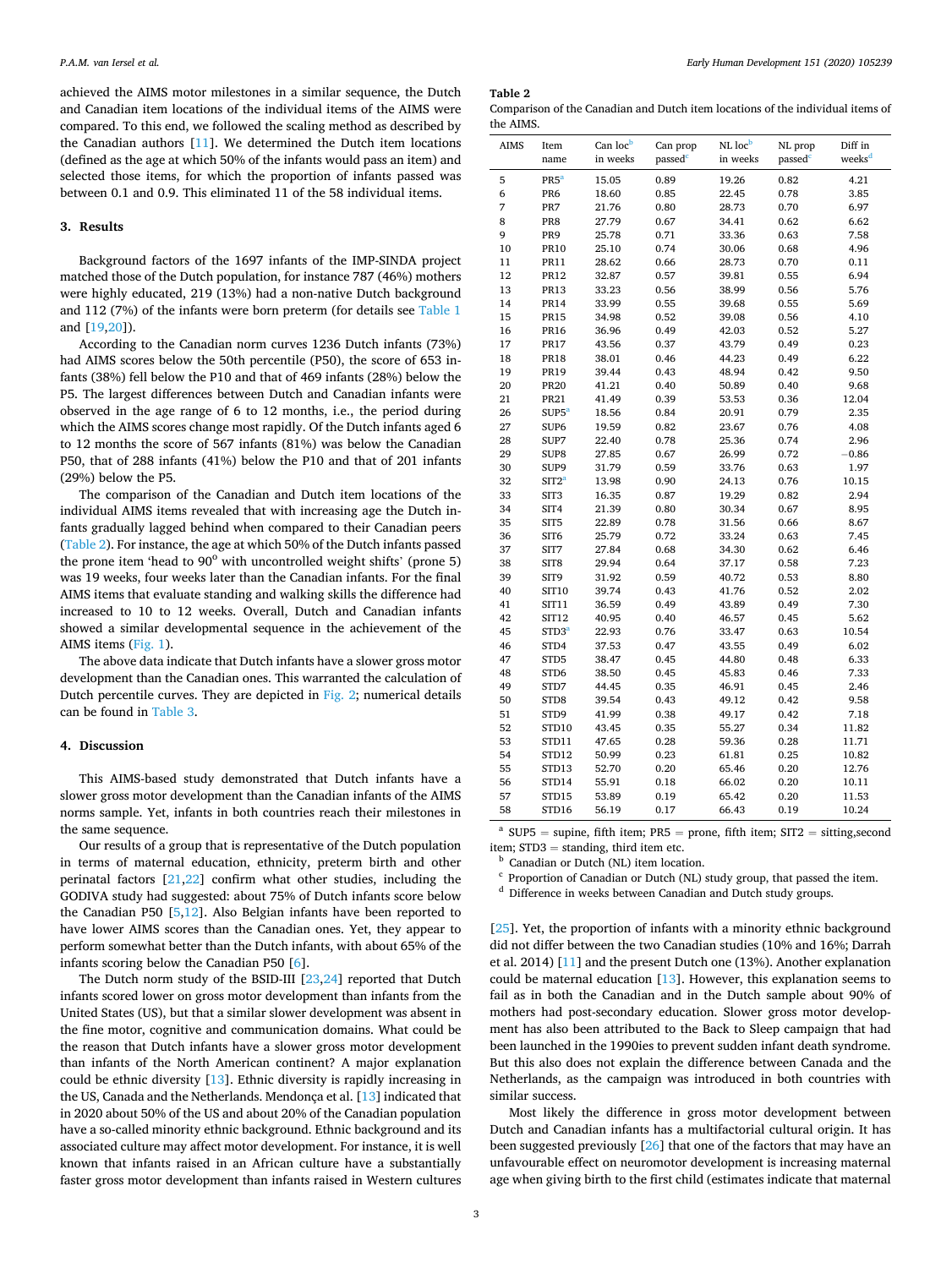Canadian and Dutch item locations of the individual items of the AIMS

<span id="page-3-0"></span>

**Fig. 1.** Canadian and Dutch item locations of the individual items of the AIMS.

The black line denotes the result of regressing the Dutch item locations against the Canadian item locations, the grey line represents the reference line of "no difference between item locations of the two countries". The grey shading of the dots denote the position during which the AIMS items were assessed: white denotes prone, light grey refers to supine, dark grey to sitting and black to standing.



**AIMS percentile ranks** 

Age in months

**Fig. 2.** Dutch percentile ranks of the AIMS.

| tuvic v        |  |
|----------------|--|
| Dogontila soon |  |

**Table 3** 

| Percentile ranks. |                |      |                 |      |      |                 |
|-------------------|----------------|------|-----------------|------|------|-----------------|
| Age (months)      | C <sub>5</sub> | C10  | C <sub>25</sub> | C50  | C75  | C <sub>90</sub> |
| $\overline{2}$    | 4.2            | 4.9  | 5.6             | 6.2  | 7.2  | 8.0             |
| 3                 | 5.2            | 6.4  | 7.0             | 8.4  | 9.9  | 11.3            |
| 4                 | 8.3            | 9.7  | 11.2            | 13.0 | 15.2 | 17.5            |
| 5                 | 10.6           | 12.5 | 14.6            | 17.1 | 20.0 | 22.0            |
| 6                 | 12.5           | 13.9 | 16.4            | 20.0 | 22.7 | 24.2            |
| 7                 | 15.6           | 17.0 | 20.0            | 23.9 | 26.9 | 30.3            |
| 8                 | 21.3           | 23.0 | 25.4            | 29.2 | 36.4 | 43.5            |
| 9                 | 22.5           | 24.0 | 26.1            | 30.6 | 38.5 | 45.6            |
| 10                | 25.8           | 27.4 | 30.9            | 38.2 | 46.0 | 50.6            |
| 11                | 26.2           | 30.0 | 38.0            | 46.8 | 50.0 | 51.1            |
| 12                | 30.8           | 34.1 | 44.5            | 50.4 | 52.1 | 54.0            |
| 13                | 43.0           | 46.5 | 50.4            | 51.8 | 55.1 | 57.5            |
| 14                | 44.9           | 47.9 | 50.6            | 52.6 | 57.4 | 58.0            |
| 15                | 46.5           | 50.1 | 53.0            | 56.8 | 58.0 | 58.0            |
| 16                | 47.5           | 50.8 | 53.8            | 57.7 | 58.0 | 58.0            |
| 17                | 48.6           | 51.2 | 54.2            | 58.0 | 58.0 | 58.0            |
| 18                | 50.9           | 52.7 | 57.6            | 58.0 | 58.0 | 58.0            |

age in the Netherlands is higher than in Canada: 29.6 versus 28.1 years) [[26\]](#page-4-0). Two studies on child rearing practices suggested that Dutch caregivers in general are not actively promoting their infant's motor development [[27\]](#page-4-0), rather they are relatively keen to let the infant sleep [[28\]](#page-4-0). However, no standardized information on infants' daily life activities in the Netherlands and Canada are available [[29\]](#page-4-0).

Our data underscored the need of specific Dutch AIMS norms - which we were able to create on the basis of our representative sample. Application of the Canadian norms would result in overdiagnosis of